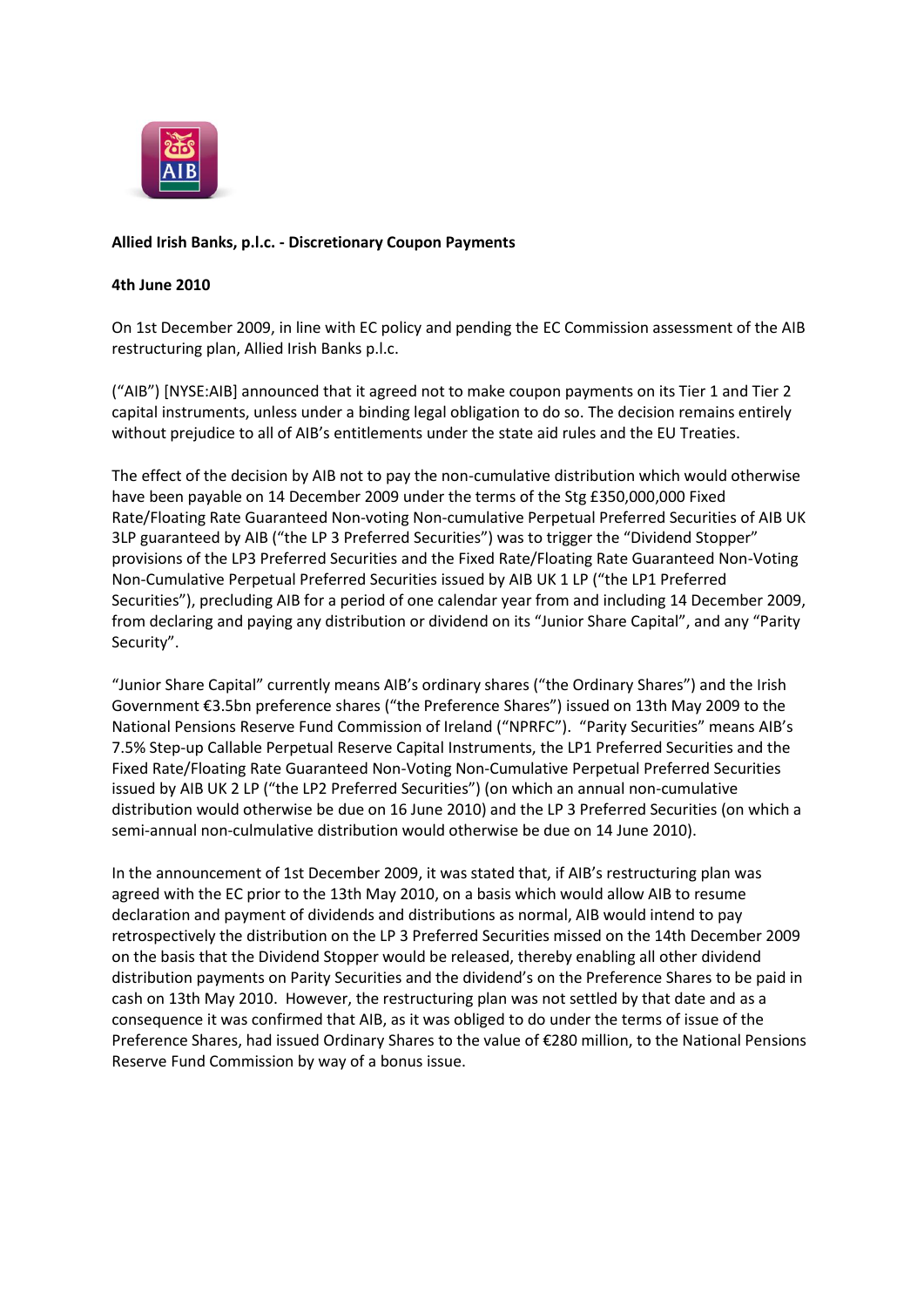The semi-annual non-cumulative distribution otherwise payable on 14 June 2010 under the terms of the LP 3 Preferred Securities, and the annual non-cumulative distribution otherwise payable on 16 June 2010 under the terms of the LP2 Preferred Securities, will also not be paid on the due dates.

## **For further information please contact:**

Alan Kelly General Manager, Corporate Services AIB Group Bankcentre Ballsbridge Dublin 4 Tel: +353-1-6600311 Ext: 12162

or

Ronan Sheridan Group Press Officer AIB Group Bankcentre Ballsbridge Dublin 4 Tel: +353-1-6600311 Ext: 14651

## **Forward-looking statements**

This document contains certain "forward-looking statements" within the meaning of Section 27A of the US Securities Act of 1933, as amended, and Section 21E of the US Exchange Act of 1934, as amended, regarding the belief or current expectations of the Group, AIB's Directors and other members of its senior management about the Group's financial condition, results of operations and business of the Group and certain of the plans and objectives of the Group, including statements relating to possible future write-downs or impairments. In particular, certain statements with regard to management objectives, trends in results of operations, margins, risk management, competition and the impact of changes in Financial Reporting Standards are forward-looking in nature. These forward-looking statements can be identified by the fact that they do not relate only to historical or current facts. Forward looking statements sometimes use words such as 'may', 'could', 'would, 'will, 'aim', 'anticipate', 'target', 'expect', 'estimate', 'intend', 'plan', 'goal', 'believe', or other words of similar meaning. Examples of forward-looking statements include, among others, statements regarding the Group's future financial position, income growth, business strategy, projected costs, capital position, estimates of capital expenditures, and plans and objectives for future operations. Because such statements are inherently subject to risks and uncertainties, actual results may differ materially from those expressed or implied by such forward-looking information.

These forward-looking statements are not guarantees of future performance. Rather, they are based on current views and assumptions and involve known and unknown risks, uncertainties and other factors, many of which are outside the control of AIB and are difficult to predict, that may cause actual results to differ materially from any future results of developments expressed or implied from the forward-looking statements. Factors that could cause actual results to differ materially from those expressed or implied include, but are not limited to, changes in economic conditions globally and in the regions in which the Group conducts its business, changes in fiscal or other policies adopted by various governments and regulatory authorities, the effects of competition in the